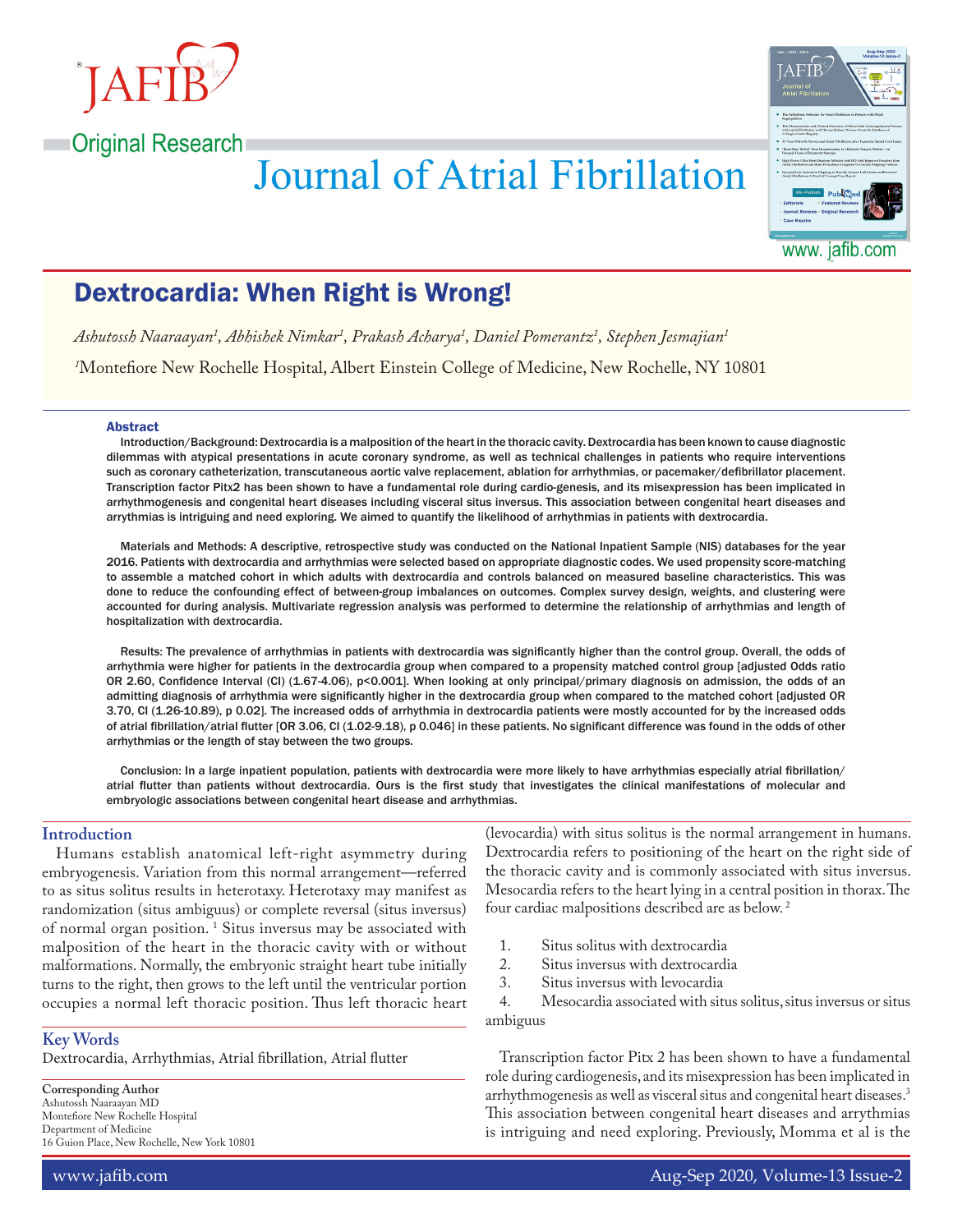# 2 Journal of Atrial Fibrillation **Community** Community Community Community Community Community Community Community

only study that attempted to describe arrhythmias in dextrocardia. That study was limited by a very small patient population of only 40 patients.4 Our study is the first study to describe the incidence of arrhythmias in patients with dextrocardia using the National Inpatient Sample database.

# **Materials and Methods**

A descriptive, retrospective study was conducted on the National Inpatient Sample (NIS) databases for year 2016.5 NIS database is available from Healthcare Cost and Utilization Project, originally created by the Agency for Healthcare Research and Quality through a Federal-State-Industry partnership. It is the largest all-payer inpatient care public database in the United States which includes a 20% sample of patients from all hospitals in participating states. Discharges from all hospitals are sorted by hospital ownership, bed size, teaching status, urban/rural location, and four U.S census regions, and every fifth discharge is selected. Each observation in the sample represents a unique hospitalization with information about patient demographics (age, gender, race and ethnicity), hospital characteristics, diagnoses at discharge (one primary and up to 29 secondary), up to15 procedure codes, payer status information, length of stay, and discharge disposition. The diagnosis and procedures are available as International Classification of Diseases- Tenth Revision (ICD-10) codes. Weights are assigned to each discharge and are stored in each record in the data element discharge weight (DISCWT).[5] The study was exempted from institutional review board approval, and the requirement for informed consent was waived because the database uses previously collected de-identified data.

Admissions with Dextrocardia were selected based on the pertinent ICD-10 codes Q240 and ICD-10 code Q893 was used to identify situs inversus. Patients with concurrent arrhythmias as a primary or secondary diagnosis were selected based on appropriate ICD-10 codes. Additional comorbidities were identified as baseline characteristics and for matching using the appropriate ICD-10 codes (available via request from the corresponding author). Analyses were conducted on adults aged 18 or greater.

The primary outcome of interest was the occurrence of arrhythmias as a primary/principal diagnosis or any diagnosis (primary or secondary) in patients with dextrocardia. Secondary outcomes were the occurrence of atrial fibrillation/atrial flutter, cardiac conduction delay, cardiac arrest, supraventricular tachycardia and ventricular tachycardia in patients with dextrocardia. An additional secondary outcome was the difference in length of stay in patients with dextrocardia compared to those without.

We used propensity score-matching to assemble a cohort in which adults with dextrocardia versus without dextrocardia were balanced on measured baseline characteristics. This was done to reduce the confounding effect of between-group imbalances on outcomes. Covariates used in matching were: current or previous cardiovascular diseases, prior interventions for coronary artery disease, comorbidities (listed in Table 1), electrolyte imbalances, cardiogenic shock and respiratory failure. We used nearest-neighbor matching model without replacement to match our cohorts. Maximum propensity difference (caliper width) allowed was 0.01. Patients with dextrocardia without



Figure 1: Selection of the patient cohort.

a matched observation were excluded. In the final analysis, 1255 patients with dextrocardia were compared to 1255 matched patients. We examined differences in each covariate using t-test/chi-squared test to assess the efficacy of the propensity score model.

Statistical analysis was performed using STATA 13.1 (Stata Corp, College Station, TX). Complex survey design, weights, and clustering were taken into account during analysis. Weights were applied to the unweighted NIS data using "SURVEY" procedures in Stata, producing a nationwide discharge-level estimate for discharges from all hospitals in the USA. We computed mean, standard deviation, frequency, and percentages as our descriptive variables. Differences in mean and percentage were assessed using the t-test and chi-squared test respectively. Multivariate regression analysis was performed to find the relationship between Dextrocardia and length of stay and incidence of arrhythmias. A two-sided p-value of <0.05 was chosen as level of statistical significance.

Observational studies using administrative data, such as ours, require proper comorbidity adjustment between study and control group, to reduce bias. Two popular methods for comorbidity burden assessment are the Elixhauser comorbidity system, a set of 30 comorbidity indicators, and the Charlson co-morbidity index—a composite score summarized by a weighted combination of 17 comorbidities.<sup>6,7</sup> Several studies have demonstrated Elixhauser comorbidity system to be superior for predicting various outcomes.8 We utilized Elixhauser score developed by van Walraven, a weighted composite score based on the Elixhauser system, as a measure of the comorbidity burden for adjustment between the patients with dextrocardia and the matched control group.<sup>9</sup>

In the multivariate regression analysis, the following variables were used: insurance type, age, gender, race, smoking status, hyperlipidemia, coronary artery disease, current or prior myocardial infarction, acute kidney injury, prior percutaneous coronary intervention, prior coronary artery bypass grafting, family history of coronary artery disease, personal history of cardiac arrest, cardiogenic shock, elixhauser score, respiratory failure requiring ventilation.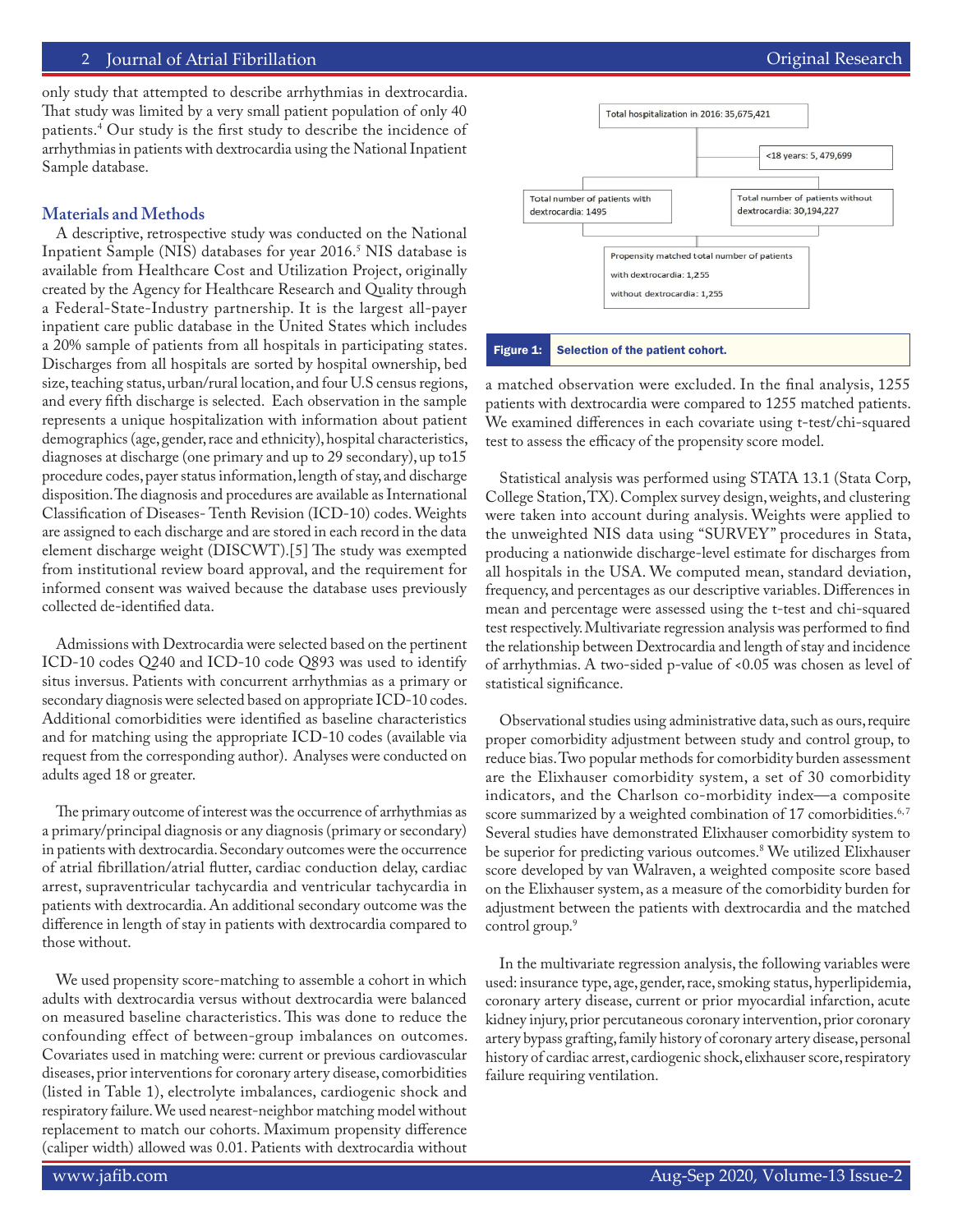# 3 Journal of Atrial Fibrillation **Community Community** Community Community Community Community Community Community



Figure 2: Schematic representation of potential association between Dextrocardia and Atrial Fibrillation.

#### **Results**

There were a total of 35,675,421 admissions in the year 2016. Out of these 1,495 patients were adults with a diagnosis of dextrocardia, of which 4.35% also had a diagnosis of situs inversus. After propensityscore based matching 1,255 adults with dextrocardia were matched with 1,255 adults without dextrocardia. (Figure 1)

The mean age of patients with dextrocardia was 54.95 + 21.4 years. Among all patients with dextrocardia, 50.5% were female, 62.23% were white and the mean Elixhauser comorbidity score was 3.99 + 2.25. There was no significant difference between the dextrocardia group and the propensity matched control group with respect to the baseline demographics and comorbidity variables listed in Table 1 except for exposure to smoking.

The prevalence of arrhythmia in patients with dextrocardia when compared to controls was significantly higher (44.62% vs 26.69%, p <0.001). (Table 1) Arrhythmia as the principal or primary admitting diagnosis was also assessed to be significantly higher in patients with dextrocardia when compared to controls (6.38% vs 2.39%, p=0,031).

Overall, the odds of arrhythmia as any diagnosis (primary or secondary) were higher for patients in the dextrocardia group when compared to the propensity matched control group [Odds ratio (OR) 2.21, Confidence Interval (CI) (1.52-3.21), p <0.001]. These odds were even higher when adjusted for variables listed in methodology [OR 2.60, CI (1.67-4.06), p<0.001). (Table 2) Atrial fibrillation/flutter accounted for these increased odds of arrhythmias [OR 2.04, CI (1.24- 3.35), p 0.005) in patients with dextrocardia as there was no difference in the odds of other arrythmias between the two groups. (Table 2)

When looking at principal/primary diagnosis on admission, the odds of patients being admitted with arrhythmia were significantly higher in the dextrocardia group when compared to the matched cohort (Table 2). The odds were higher in the dextrocardia group even after adjustment [OR 3.70, CI (1.26-10.89), p 0.02]. Similar to any diagnosis, for primary/principal diagnosis the higher odds of arrhythmia in dextrocardia patients were influenced by the odds of atrial fibrillation/atrial flutter [OR 3.06, CI (1.02-9.18), p 0.046]. (Table 2). No significant difference was found in the length of stay between the two groups. (Table 2)

# **Discussion**

The incidence of situs inversus has been estimated to be around 1 in 12,000 pregnancies (1 in 8000 to 1 in 25000). 1, 10 Dextrocardia with or without situs inversus has been reported to cause diagnostic dilemmas with atypical presentation in acute coronary syndrome.<sup>11</sup> Altered anatomy seen with dextrocardia is even more of a challenge especially in patients who require interventions such as coronary catheterization, transcutaneous aortic valve replacement, ablation for arrhythmias, pacemaker/defibrillator placement. 12-22

During embryogenesis cardiomyocytes in the caudal heart tube are the first to become electrically active and become the "pacemaker". The SA node, which develops during the fifth week, initially develops in the sinus venosus and then is incorporated into the RA. The AV node arises slightly superior to the endocardial cushions. Fibers forming the Bundle of His develop from fast-conducting ventricular myocardium while the SA and AV nodes are formed from the slow-conducting myocardium of the inflow tract and AV canal. Connective tissue grows in from the epicardium, forming the cardiac skeleton that separates conduction in the atria and ventricles.

A distinctive and essential feature of the vertebrate body is a pronounced left-right asymmetry of internal organs. The left right handedness of visceral organs is conserved among vertebrates and is regulated during embryogenesis by asymmetric signals relayed by molecules such as Shh, Nodal and activin.<sup>23</sup> Molecular signals emanating from the node confer distinct left/right signaling pathways that ultimately lead to activation of the transcription factor Pitx2 in the left side of embryonic organ anlagen, including the developing heart.3 A highly controlled temporal and tissue-specific action of Pitx2 during cardiac development has been described. Pitx2 is therefore the last effector of the left/right signaling cascade transmitting positional information from the uncommitted lateral plate mesoderm to distinct organ primordia such as the heart, lung and gut, among others, leading to distinct sidedness alterations within these organs if impaired.<sup>3</sup>

Abnormalities in expression of Pitx2 has been directly linked to distinct congenital heart diseases including (Atrial Septa Defects, Ventricular Septa Defect, Double Outlet Right Ventricle, Right Atrial Isomerism, Transposition of Great Arteries and Tetralogy of Fallot).3 Depletion of the asymmetric Pitx2c function has been shown to unbias the direction of heart looping, produce reversed heart looping and heart isomerisms, reversed body rotation, and reversed gut situs.<sup>24, 25</sup> Dextrocardia could be a result of the right-left mis-signaling and the altered looping of the congenital heart tube and thus Pitx2 may be linked to dextrocardia.

Atrial fibrillation is the most common arrhythmia in the general population, and it has been related to several risk factors, such as advanced age, male gender, hypertension, obesity, ischemic heart disease, myocardial infarction, valvular diseases and hyperthyroidism.26 Several genome-wide association studies (GWAS) have been published reporting chromosomal loci in association with atrial fibrillation. Seminal GWAS study by Gudbjartsson et al., proposed an association between Pitx2 and atrial fibrillation, as a causative molecular link.<sup>27</sup> Pitx2 regulates atrial fibrillation through modulation of multiple genes and its functional role in atrial arrhythmias using distinct experimental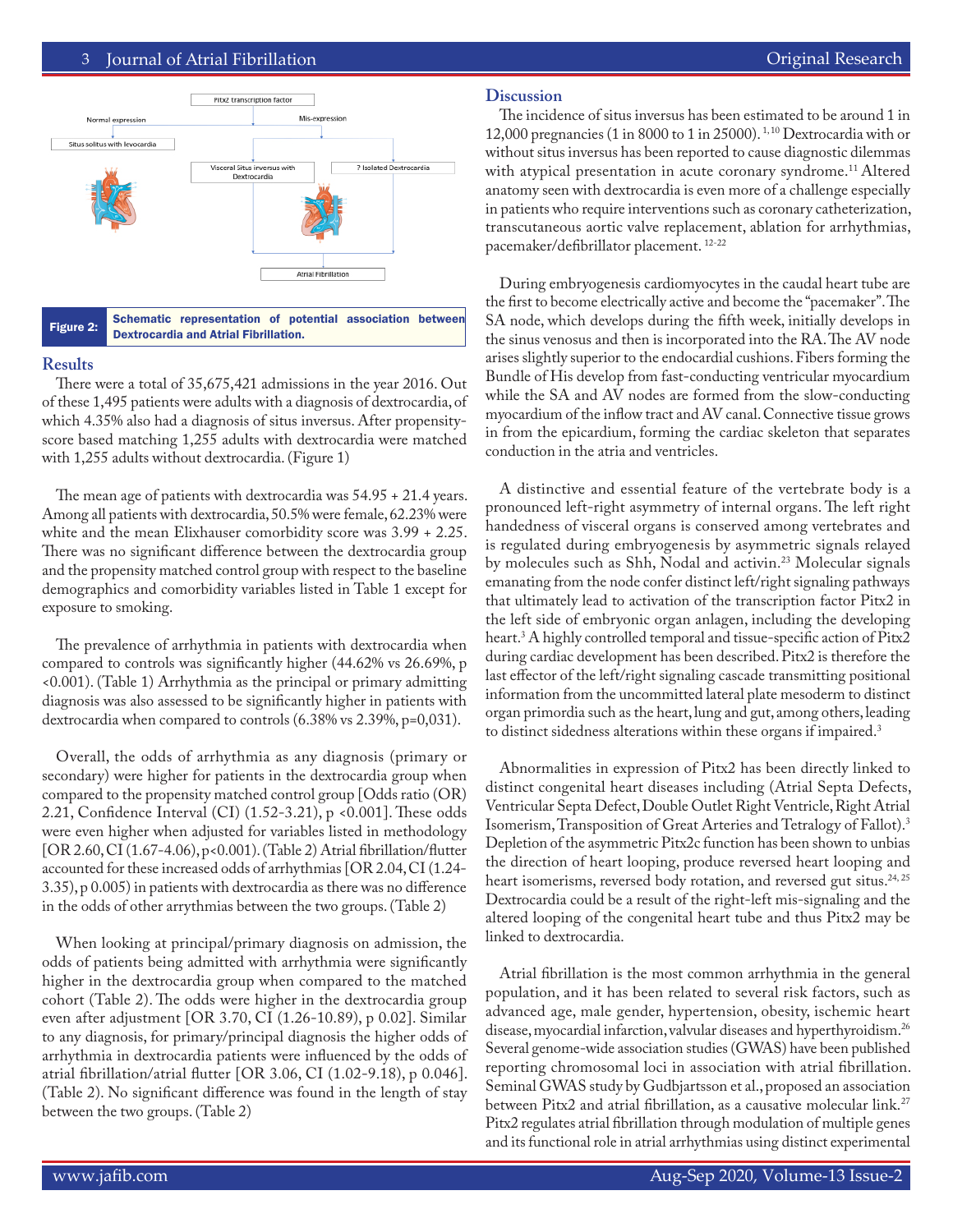### 4 Journal of Atrial Fibrillation

#### Table 1: Patient characteristics.

| <b>Patient characteristic</b>                   | <b>Patients with</b><br>dextrocardia (n) 1255 | <b>Patients without</b><br>dextrocardia (n) 1255 | p-value |
|-------------------------------------------------|-----------------------------------------------|--------------------------------------------------|---------|
| <b>Demographics</b>                             |                                               |                                                  |         |
| Mean Age (SD) years                             | 56.47 (21.35)                                 | 56.47 (21.35)                                    | 1       |
| Female (%)                                      | 49                                            | 49                                               | 1       |
| Race (%)                                        |                                               |                                                  |         |
| White                                           | 65.34                                         | 65.34                                            | 1       |
| <b>African American</b>                         | 17.13                                         | 17.13                                            | 1       |
| <b>Hispanic</b>                                 | 13.94                                         | 13.94                                            | 1       |
| Asian or Pacific Islander                       | 0.8                                           | 0.8                                              | 1       |
| <b>Native American</b>                          |                                               |                                                  |         |
| Others                                          | 2.79                                          | 2.79                                             | 1       |
| Insurance type (%)                              |                                               |                                                  |         |
| <b>Medicare</b>                                 | 53.78                                         | 45.42                                            | 0.06    |
| <b>Medicaid</b>                                 | 16.33                                         | 21.51                                            | 0.15    |
| <b>Private insurance</b>                        | 21.51                                         | 25.9                                             | 0.24    |
| Self-pay                                        | 3.98                                          | 3.59                                             | 0.82    |
| No charge                                       |                                               |                                                  |         |
| Other                                           | 4.38                                          | 3.59                                             | 0.67    |
| <b>Mean Elixhauser score (SD)</b>               | 3.86                                          | 3.90                                             | 0.42    |
| <b>Comorbidities (%)</b>                        |                                               |                                                  |         |
| <b>Hypertension</b>                             | 55.38                                         | 57.37                                            | 0.65    |
| <b>Diabetes</b>                                 | 25.89                                         | 23.90                                            | 0.62    |
| Hyperlipidemia                                  | 32.27                                         | 33.07                                            | 0.85    |
| Valvular heart disease                          | 11.16                                         | 12.35                                            | 0.70    |
| <b>Prior coronary artery</b><br>disease/MI      | 25.09                                         | 28.69                                            | 0.39    |
| <b>Prior PCI/CABG</b>                           | 9.16                                          | 9.16                                             | 1.0     |
| Prior cardiac arrest                            | 0.39                                          | 0.79                                             | 0.56    |
| <b>Chronic kidney disease</b>                   | 19.92                                         | 21.51                                            | 0.66    |
| <b>Fluid and electrolyte</b><br>disorders       | 32.67                                         | 37.85                                            | 0.24    |
| <b>Chronic lung disease</b>                     | 33.07                                         | 30.28                                            | 0.50    |
| <b>Pulmonary circulation</b><br>disorders       | 14.34                                         | 17.53                                            | 0.33    |
| Peripheral vascular disease                     | 9.96                                          | 9.96                                             | 1.0     |
| Thyrotoxicosis                                  |                                               |                                                  |         |
| Hypothyroidism                                  | 13.15                                         | 15.54                                            | 0.46    |
| Anemia                                          | 5.98                                          | 4.78                                             | 0.56    |
| Coagulopathy                                    | 8.37                                          | 9.96                                             | 0.53    |
| <b>Obesity</b>                                  | 14.34                                         | 15.94                                            | 0.63    |
| <b>Family history of CAD</b>                    | 3.98                                          | 5.58                                             | 0.40    |
| Smoking status (%)                              | 25.49                                         | 33.87                                            | 0.04    |
| Alcohol or drug abuse                           | 4.78                                          | 5.18                                             | 0.83    |
| <b>Current diagnosis or</b><br>intervention (%) |                                               |                                                  |         |
| <b>Myocardial infarction</b>                    | 3.59                                          | 3.98                                             | 0.82    |
| <b>Acute heart failure</b>                      | 21.91                                         | 22.31                                            | 0.92    |
| Arrhythmia                                      | 44.62                                         | 26.69                                            | < 0.001 |
| Arrhythmia as primary<br>diagnosis              | 6.38                                          | 2.39                                             | 0.031   |
| <b>Cardiogenic shock</b>                        | 0.79                                          | 0.39                                             | 0.56    |
| <b>Respiratory failure</b>                      | 19.52                                         | 16.34                                            | 0.36    |
| <b>Mechanical ventilation</b>                   | 10.76                                         | 7.97                                             | 0.29    |

|                                                                       |       | Original Research |      |  |
|-----------------------------------------------------------------------|-------|-------------------|------|--|
| <b>Acute kidney injury</b>                                            | 21.12 | 21.91             | 0.83 |  |
| <b>Diagnostic EP study,</b><br>ablation/ICD or pacemaker<br>placement | 1.19  | 0.39              | 0.31 |  |

models has been demonstrated.<sup>3,28</sup> (Figure 2)

Based on the available molecular and genetic evidence of association between arrhythmias, particularly Atrial fibrillation, and congenital heart diseases including dextrocardia, our study aimed to explore the evidence of the same in clinical practice. We used an inpatient national database to identify patients with dextrocardia and arrhythmias and compared this cohort with a control group to identify associations between the two. To minimize the effect of baseline characteristics on outcomes, we used propensity score-matching to assemble a matched cohort in which adults with dextrocardia versus without dextrocardia were balanced on select covariates. Arrhythmia being mentioned as any diagnosis was one of our primary outcomes. Arrhythmia documented as principal/primary diagnosis was also compared between the two groups. We found a higher prevalence and incidence of arrhythmias in patients with dextrocardia when compared to the control group. We also showed an independent and significant association between dextrocardia and hospitalization for arrhythmias, including a three-fold increase in the odds of hospitalization with a primary diagnosis of arrhythmia in patients with dextrocardia. The difference in the odds of arrhythmia was mostly due to an increase in the odds of atrial fibrillation/atrial flutter between the two groups. Patients with dextrocardia also showed a trend towards higher odds for other arrhythmias although this trend did not reach statistical significance.

Ours is the first study that investigates the clinical manifestations of molecular and embryologic associations between congenital heart disease and arrhythmias. Further studies to elucidate the same are needed and should be encouraged.

| Table 2: $\vert$ | <b>Primary and Secondary Outcomes: The odds of arrhythmias in</b> |
|------------------|-------------------------------------------------------------------|
|                  | patients with dextrocardia when compared to a matched cohort      |

| Outcomes                                      | Univariable analysis<br>OR (CI)     | p-value | <b>Multivariable</b><br>analysis<br>OR (CI) | p-value |
|-----------------------------------------------|-------------------------------------|---------|---------------------------------------------|---------|
| <b>Primary Outcome</b>                        |                                     |         |                                             |         |
| Arrythmia - Any<br>diagnosis                  | $2.21(1.52 - 3.21)$                 | < 0.001 | $2.60(1.67 - 4.06)$                         | < 0.001 |
| Arrhythmia - Primary<br>diagnosis             | $2.78(1.05 - 7.36)$                 | 0.04    | $3.70(1.26 - 10.89)$                        | 0.02    |
| <b>Secondary Outcomes</b>                     |                                     |         |                                             |         |
| Atrial fibrillation/<br><b>Atrial flutter</b> | $1.79(1.18 - 2.71)$                 | 0.006   | $2.04(1.24 - 3.35)$                         | 0.005   |
| <b>Supraventricular</b><br>tachycardia        | $1.97(0.85 - 4.6)$                  | 0.12    | $1.94(0.82 - 4.56)$                         | 0.13    |
| <b>Ventricular</b><br>tachycardia             | $1.51(0.42 - 5.4)$                  | 0.53    | $1.22(0.32 - 4.54)$                         | 0.77    |
| <b>Conduction disorder</b>                    | $1.25(0.57 - 2.74)$                 | 0.58    | $1.39(0.65 - 3)$                            | 0.39    |
| <b>Cardiac arrest</b>                         | $2.53(0.48 - 13.45)$                | 0.28    | $3.40(0.42 - 27.29)$                        | 0.25    |
|                                               | Univariable analysis<br>Coefficient | p-value | Multivariable<br>analysis<br>Coefficient    | p-value |
| <b>Length of Stay</b>                         | $-0.6(-2.63 - 1.36)$                | 0.53    | $-0.11(-1.85 - 1.63)$                       | 0.9     |